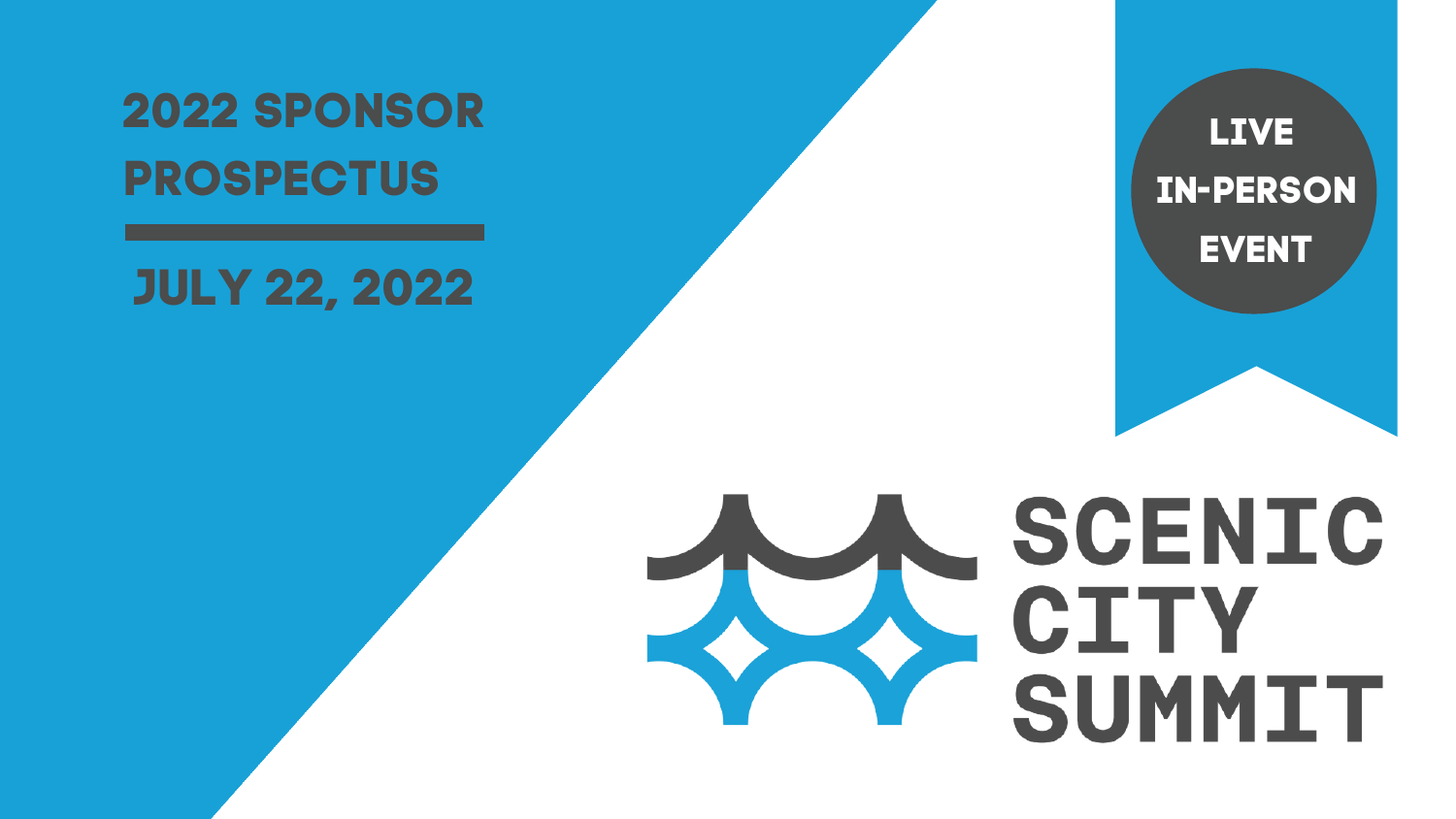Scenic City Summit is a technology conference hosted in beautiful Chattanooga, TN. This event brings together coders, designers, database administrators, web developers, project managers, and IT professionals to share real-world business problems, best practices, and emerging technologies. Last year, 400+ developers from 72 companies participated in 40+ presentations, covering a wide array of subject areas. Now in our seventh year, we are expanding the subject tracks available and are expecting 500+ attendees.

### **WHAT IS SCS? JULY 22ND, 2022 CHATTANOOGA CONVENTION CENTER**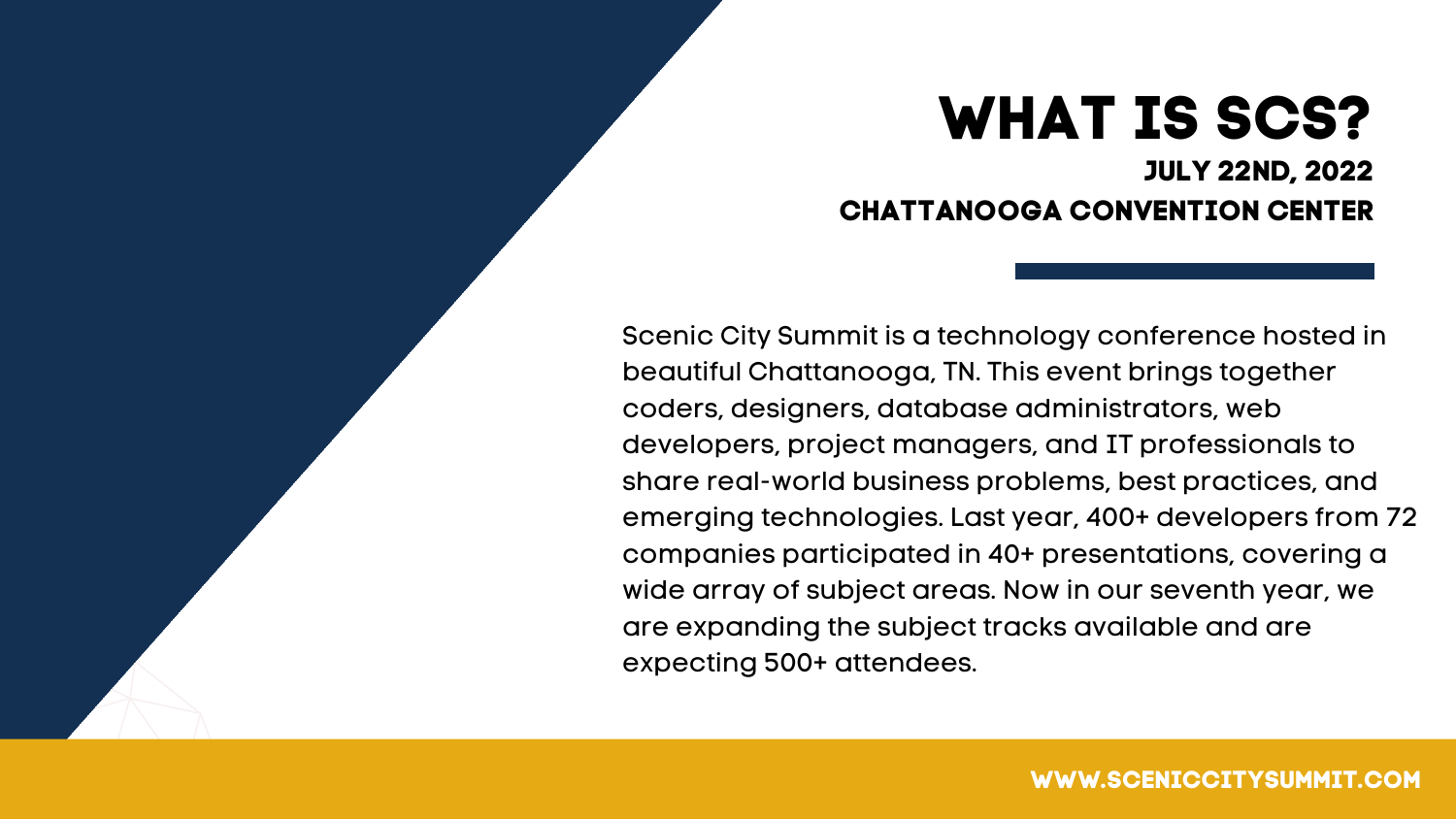

# **SPONSORSHIPS**

Sponsoring Scenic City Summit is a unique opportunity to reach the most influential and innovative technology professionals in Chattanooga. Current opportunities:

#### **Event Sponsor - \$10,000 (RESERVED)**

#### **Gold Sponsor - \$5,000**\*

**Silver Sponsor - \$2,000**\*

#### **Beverage/Refreshments Sponsor - \$2,000**

**WWW.SCENICCITYSUMMIT.COM**

*\*Additional add-on sponsorship opportunities available for GOLD and SILVER sponsors!*

*--*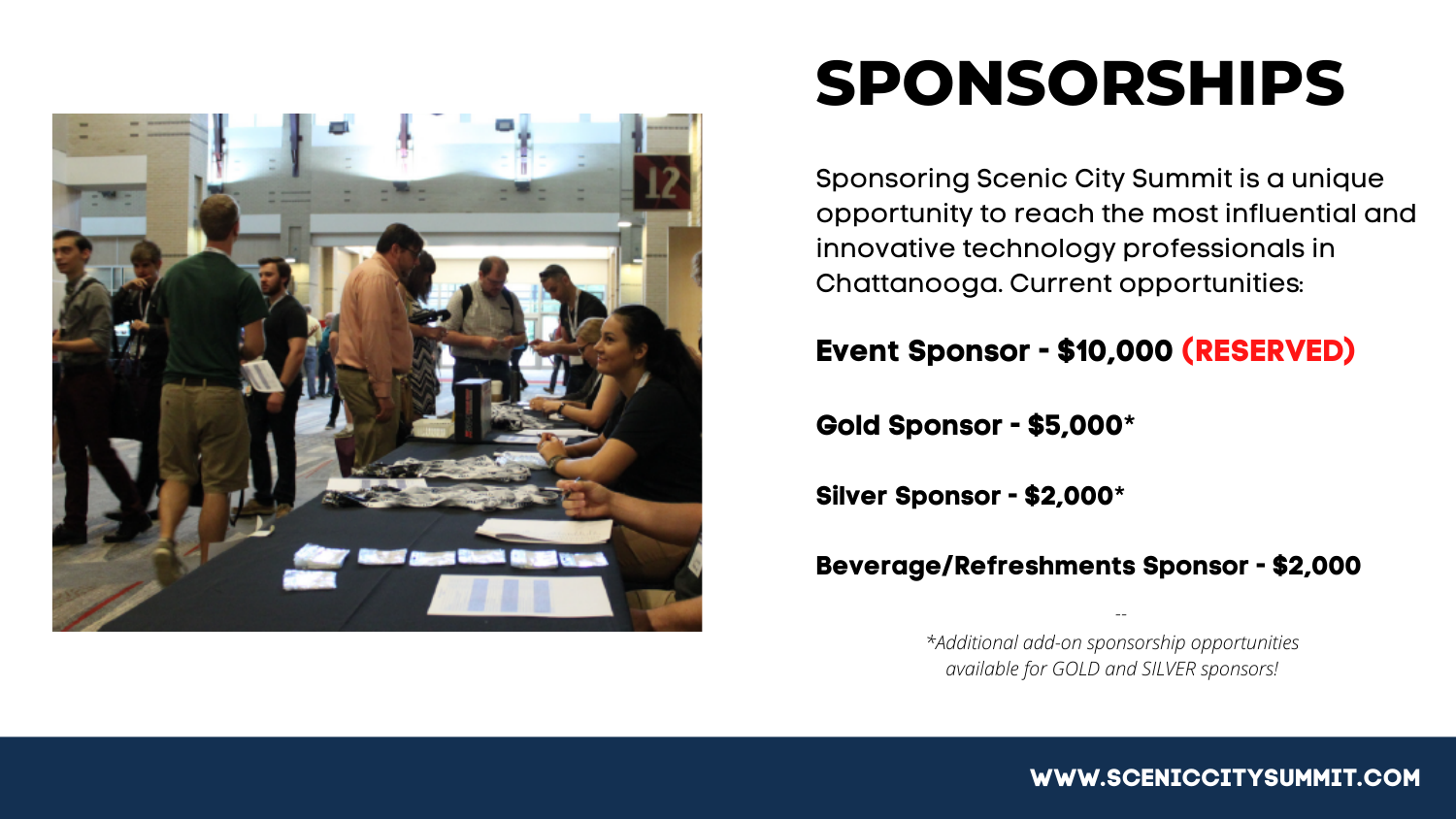# **SPONSORSHIP BENEFIT LEVELS**

|                                              | <b>Event Sponsor</b> | Gold                | Silver  | <b>Beverages</b>   |
|----------------------------------------------|----------------------|---------------------|---------|--------------------|
|                                              | (RESERVED)           | \$5,000             | \$2,000 | \$2,000 (Limit: 2) |
| Logo on Website & Event Program              |                      |                     |         |                    |
| Company recognition slides during<br>keynote |                      |                     |         |                    |
| <b>Sponsor Badges</b>                        | 4                    | 2                   |         | 2                  |
| Promotion on Social Media                    |                      |                     |         |                    |
| Company logo in email marketing              |                      |                     |         |                    |
| <b>Speaker Dinner Tickets</b>                | 4                    |                     |         | 2                  |
| Sponsor Table at Event                       |                      |                     |         |                    |
| Prefered Sponsor Table at Event              |                      |                     |         |                    |
| <b>Speaking Opportunity</b>                  | 5 minutes            |                     |         |                    |
| Contacts from Opt-In Mailing List            |                      | Optional<br>Upgrate |         |                    |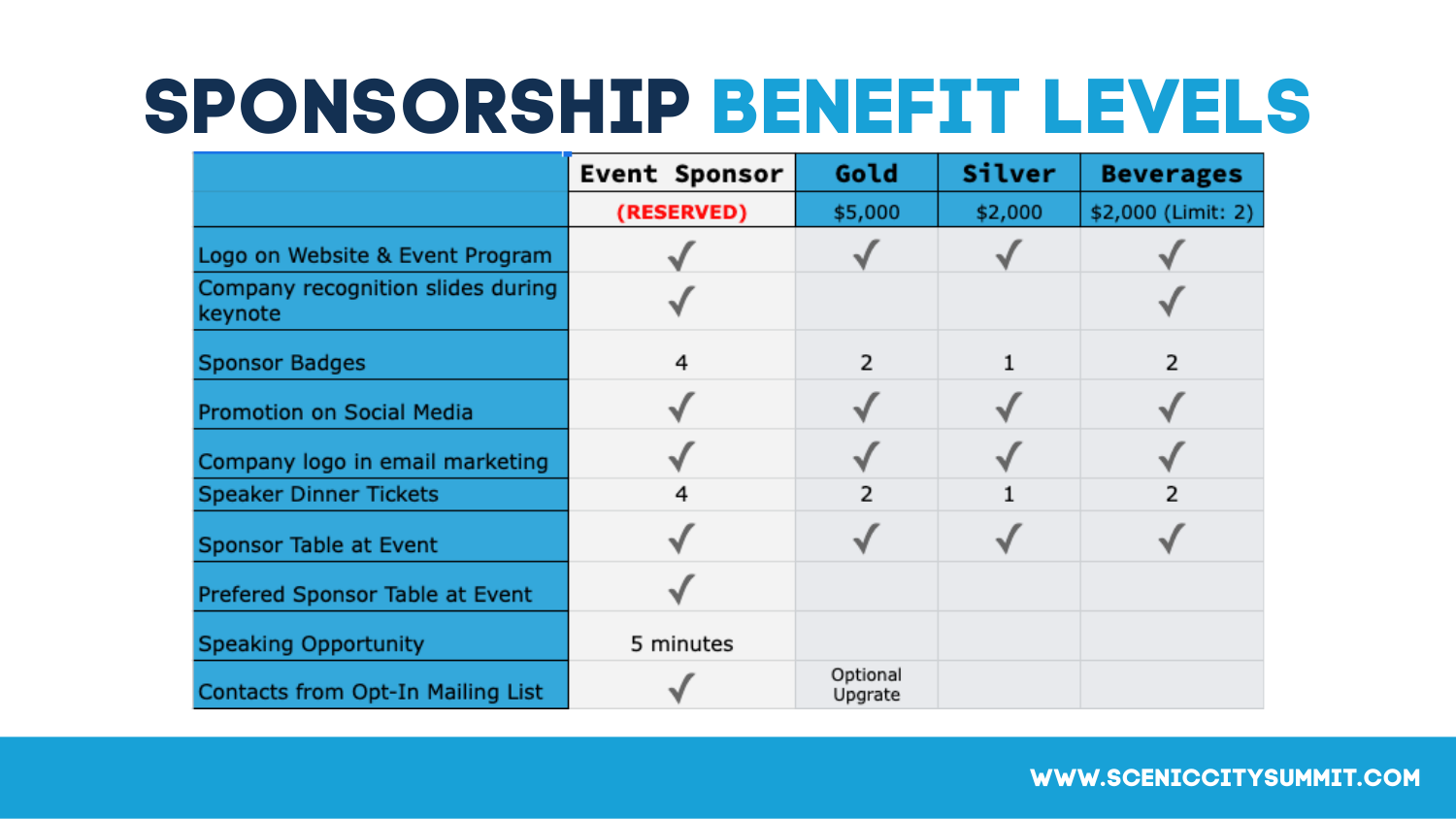#### **ADDITIONAL SPONSOR OPPORTUNITIES**

**Room Sponsor** (\$750): dominate an entire room at the conference! Your branding and materials will be exclusively visible in a conference room all day.

**Lanyard Sponsor** (\$1,000): **limited to just one sponsor**, this option ensures your name and logo appear in every selfie, Insta, and TikTok during the event.

**Swag Bag** (\$1,000): **limited to just one sponsor,** your brand carried into every room at the conference, back home with attendees, and around town for years!

**Video Sponsor** (\$2,500): **limited to just one sponsor,** your company will be the featured sponsor of the SCS video content.

**Scenic City Summit** is presented by ChaTech, a tax-exempt 501(c)(3) non-profit organization. Your sponsorship payment is eligible for taxdeductible purposes and ChaTech will provide a receipt to document deductible amounts.

Sponsorship benefits and marketing activities begin as soon as ChaTech receives payment. Multiple payment options are available.

All sponsorships are reserved on a first-come, first-serve basis. If commitments are not paid on time the sponsorship will be forfeited.

#### **WWW.SCENICCITYSUMMIT.COM**

**Want more exposure for your company? Below are add-on benefits to increase your visibility and impact!**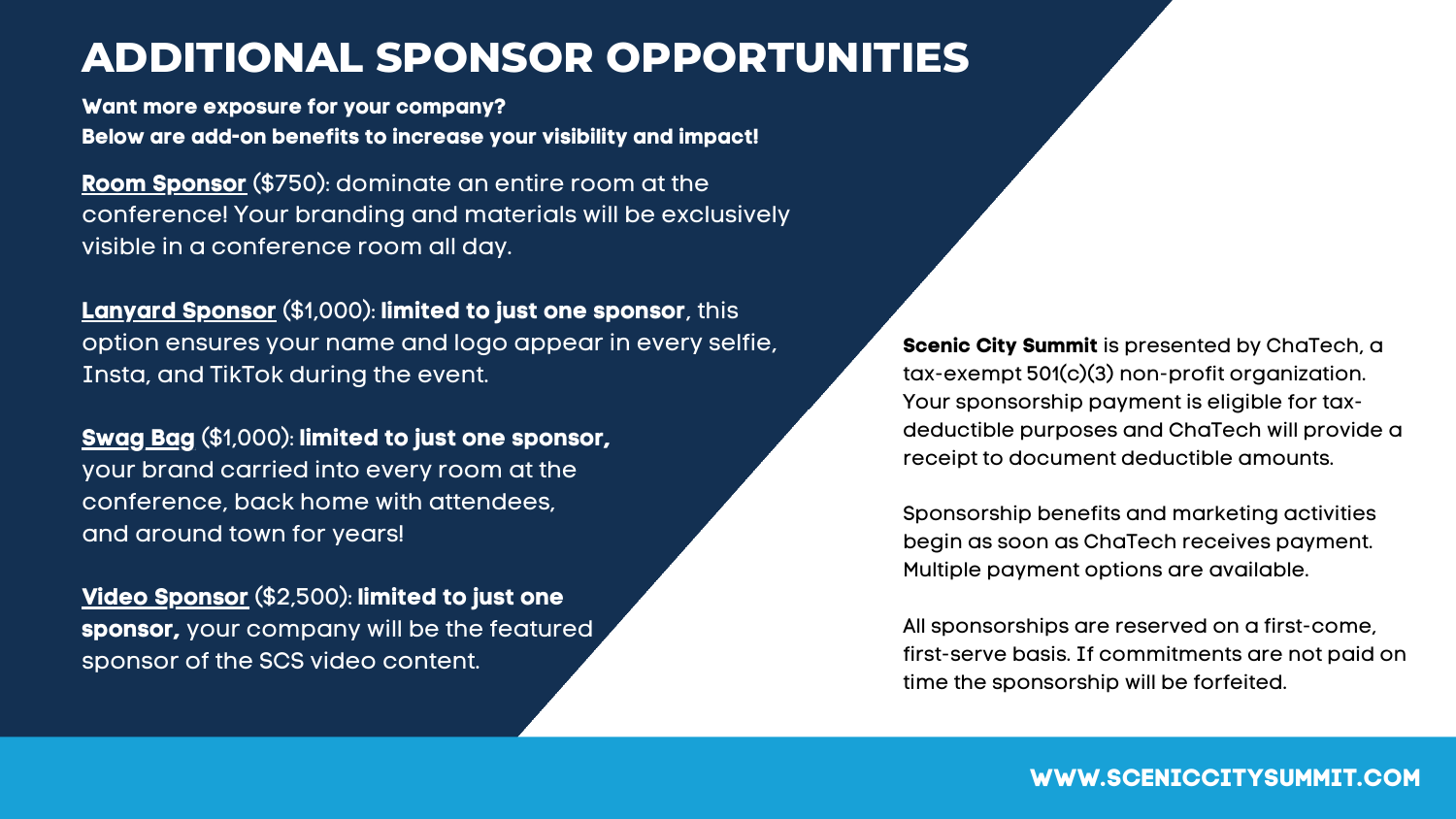# **WHO IS ATTENDING?**

Scenic City Summit is host to a variety of IT professionals across industries.

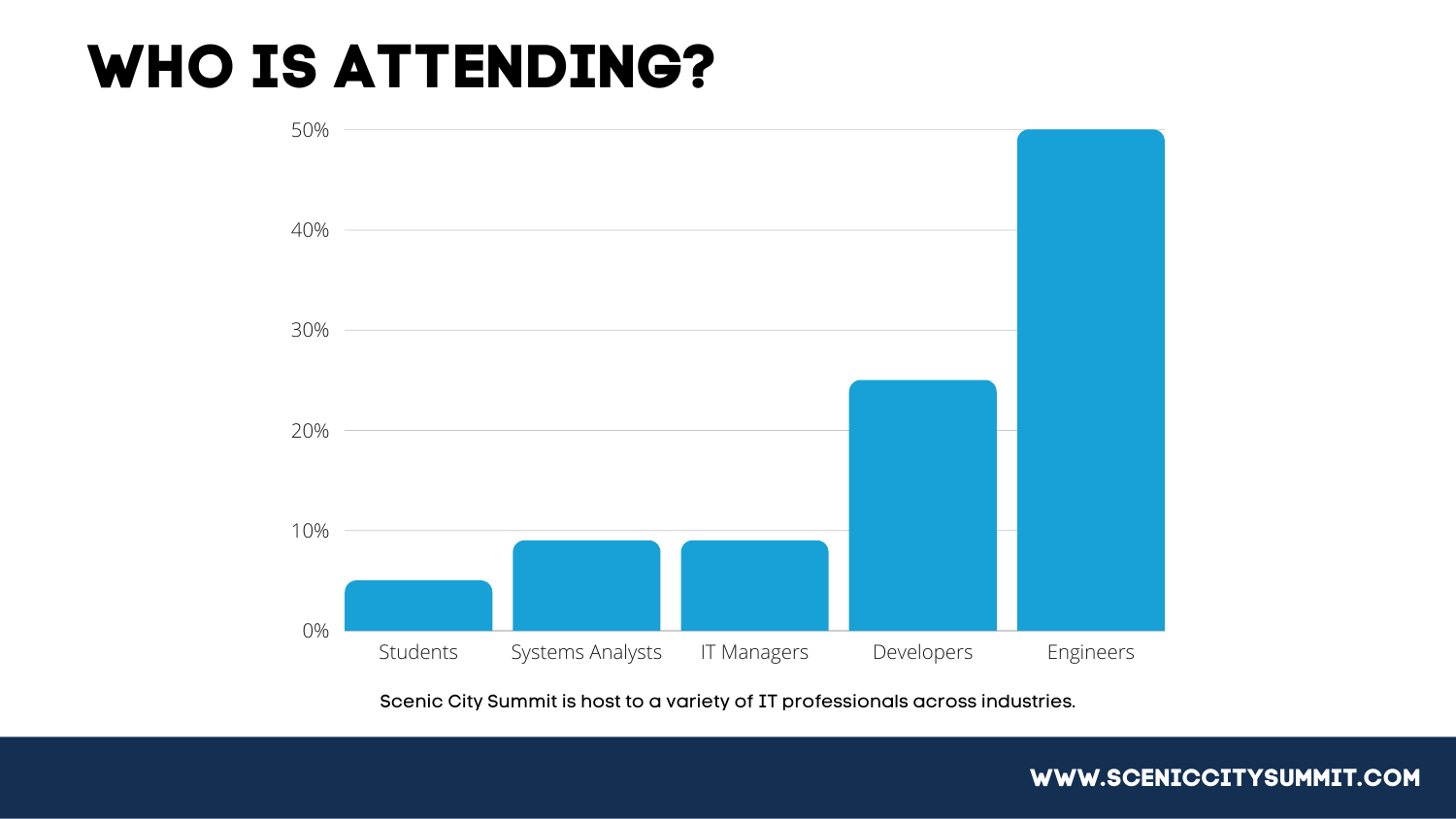# **"THE SUMMIT EXCEEDED MY EXPECTATIONS! IT WAS REFRESHING TO NETWORK WITH PEOPLE FROM DIFFERENT BUSINESSES. "**

- Scenic City Summit Attendee